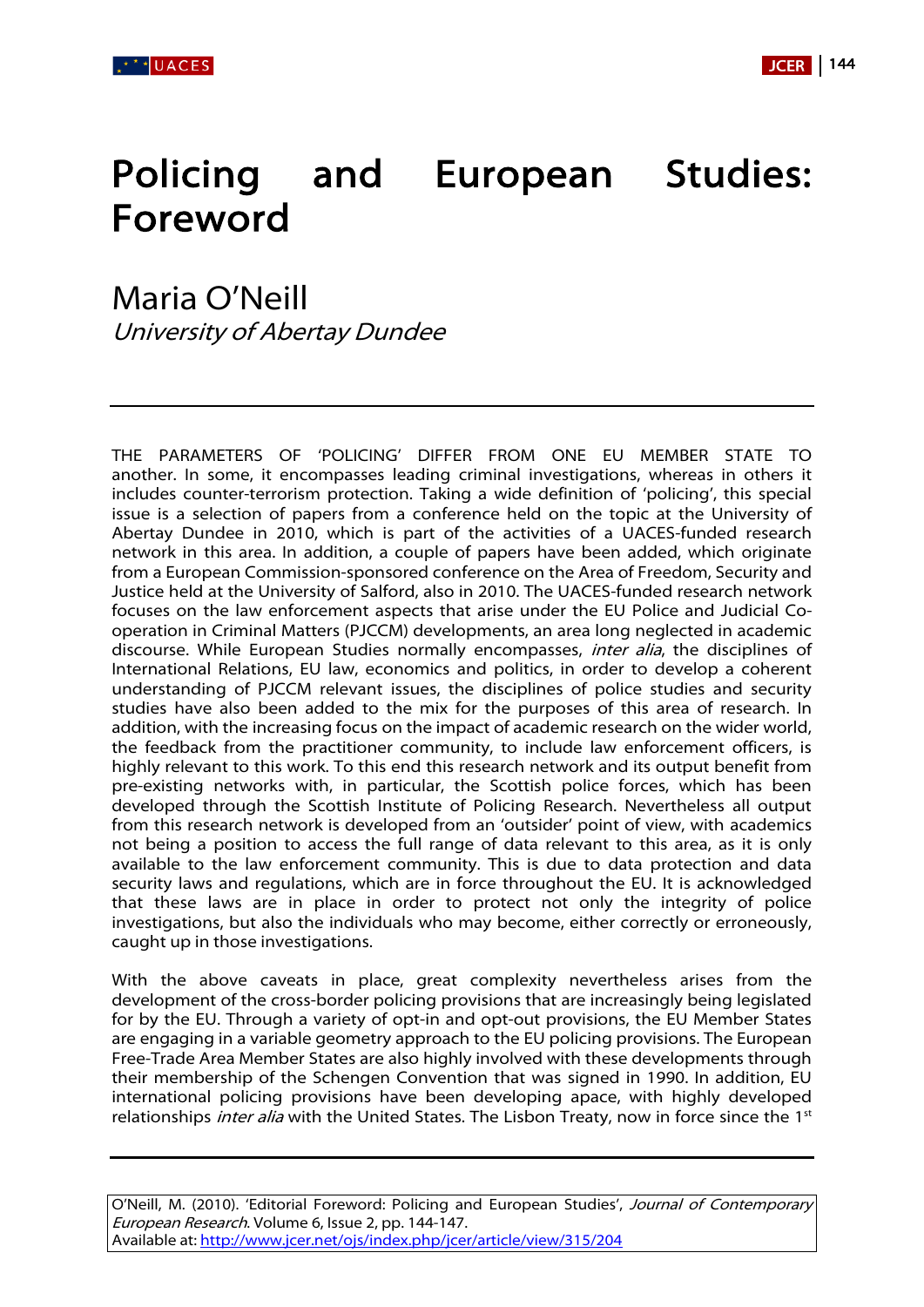of December 2009, has had and will have a very large impact on the development of the legal framework in this area. In addition, the Stockholm Programme, which was published at the end of 2009, has set an ambitious programme in the Area of Freedom, Security and Justice, to include the development of the external relations of the European Union in this area, not only with traditional strategic partners, such as the United States and Australia, but now with a particular focus on the countries of the European Neighbourhood Policy and the Euro-Mediterranean Partnership.

The complexity of this developing area of law, policy and practice is reflected in the papers published in this special issue of the Journal of Contemporary European Research. These papers are set out in order to transport the reader from the global to the local, through a variety of crimes and issues that arise in the context of transnational law enforcement, recognising that global crime activities in transnational criminal networks are based in localities and affect local policing. The papers are also written from a variety of academic discipline and jurisdictional perspectives.

The first of the papers in this special issue, from Alexander MacKenzie, takes a broad view of the EU's increasing role in foreign policy provisions dealing with counter-terrorism. He recognises that the EU provisions on counter-terrorism cross all three pillars of the pre-Lisbon EU. He engages with these issues in the context of the EU's engagement outside its borders. This engagement crosses not only the military activities of the EU Member States, but also supports external policing activity and the counter-terrorism financing provisions of the EU. He advocates a broad interpretation of what is the EU's foreign policy, in order to truly understand the EU's activities in this area, stating that it "is necessary to distinguish between the external dimension of counter-terrorism and foreign policy counterterrorism, and there is a need to combine these in order to better understand the EU as a counter-terrorism actor". MacKenzie's focus ranges from the EU's role in Afghanistan, through to the EU-US relationship, and the Commission-based Instrument for Stability (IfS) in order to develop his argument that "the EU has made considerable progress towards creating a multi-faceted counter-terrorism policy in the nine years since 9/11".

Moving from the external aspects of EU counter-terrorism activities, the second paper takes a tighter focus on the police function, engaging in a comparative analysis between European and Australian police cooperation measures. Writing from a legal perspective, Saskia Hufnagel examines, using broadly the 'fear of insignificance' concept from social psychology, reactions of law enforcement officers to the legal tools developed for cross border co-operation, at the EU level and within the Australian federal structure. It is interesting to note that both jurisdictions have developed many similar tools and strategies to include "cross-jurisdictional joint investigation teams, the creation of common information databases and the mutual recognition of criminal procedural requirements such as surveillance and arrest warrants". No doubt many lessons learned in one jurisdiction can be transferred to the other, with the intention being that the perceptions of law enforcement practitioners "need to be taken into account with a view to enhancing harmonisation in both systems".

The third paper is written by a former law enforcement officer, who examines "the practices of liaison officers and the background and effects of TREVI and EU policy efforts in that field". In particular the role of liaison officers posted to the Russian Federation is examined in depth, as an example of what essentially happens "in any other country". Ludo Block points out that the 'personal preferences of the individual liaison officer' are key to the quality and volume of work that can be conducted through the particular liaison officer. He goes on to point out that an important element to the functionality of the liaison officer is his or her 'ability to build a network of privileged contacts as well as their knowledge of legal and organisational particulars of the jurisdictions between which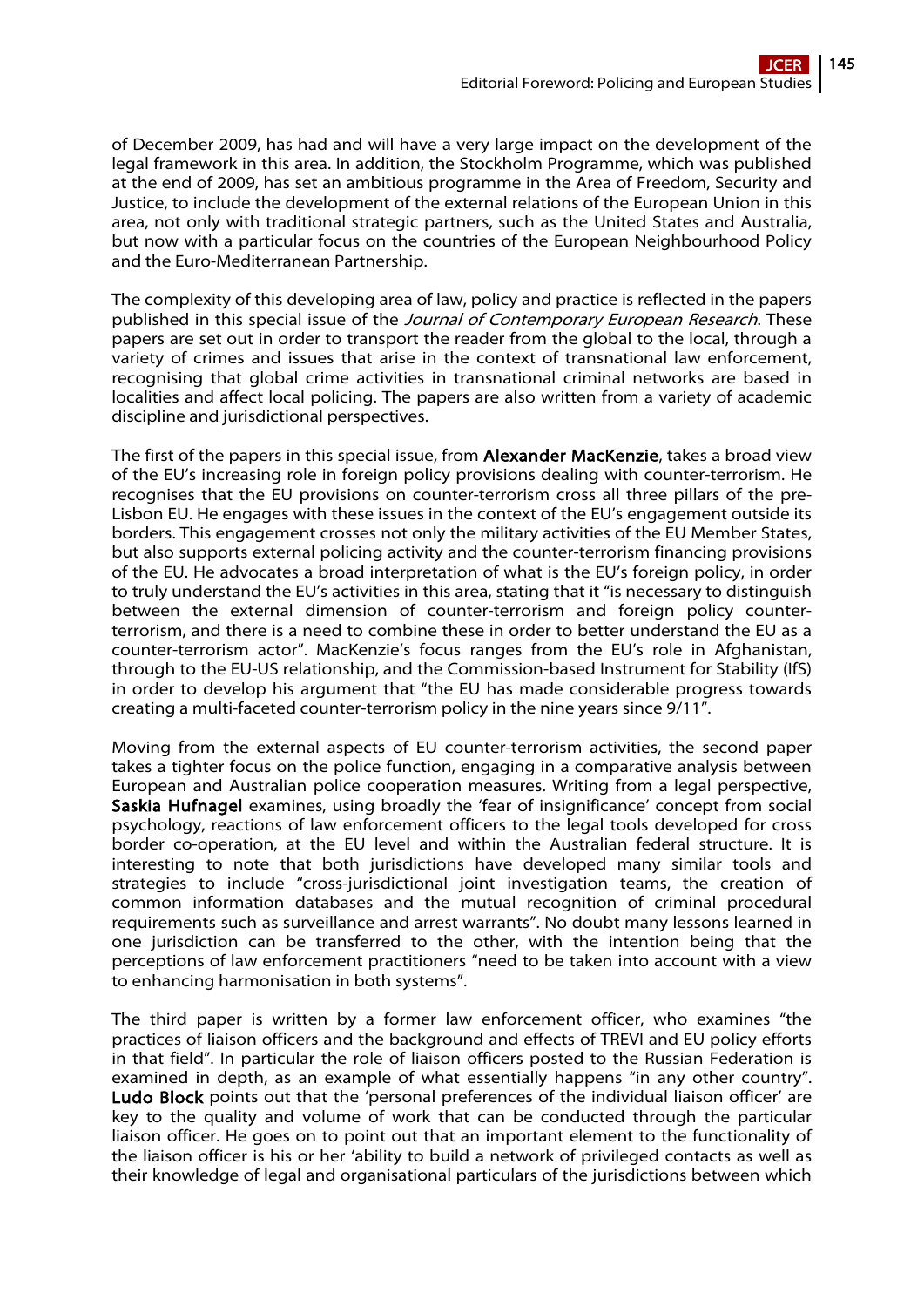

they liaise'. Despite the EU's provisions and policy documents in this area the "posting and practices of liaison officers remain largely governed by national preferences and are subject to the specifics of the national police systems".

The fourth paper in this special issue focuses on the key issues of data protection and data security in the pre-Lisbon third pillar of the EU. As one of the main ways that the law enforcement agencies are to operate within the EU is the sharing of intelligence, or data, how that data is processed, and protected, both by way of security classifications, security procedures, and from the point of view of the individual either correctly or erroneously caught up in a law enforcement operation, from a data protection perspective, is key to the general functionality in this area. Gaps and overlaps in the EU legal framework in this area are highlighted, with Maria O'Neill taking a legal approach to the issue, pointing out that "newspaper headlines have followed previous failures of law enforcement and intelligence communities to share intelligence due to underlying structural failures". She advocates a review of the legal framework in this area, which is now facilitated by the post-Lisbon EU legal framework.

Oldrich Bures writes the fifth paper in this special issue, a paper on Eurojust's fledgling counter-terrorism role. While much work has been done on Europol, little has been written from an international relations perspective on Eurojust, an organisation typically populated by investigating and prosecuting magistrates. Bures points out that "it remains debatable as to whether all EU Member States fully support the strengthening of Eurojust's role in the fight against terrorism". He considers that "the uneven utilisation of Eurojust reflects the deeper and older differences concerning judicial cooperation at the EU level". However, what might also be relevant, as he points out, are the significant "differences in national police and judicial systems" with regard to "the perceptions of the 'proper' relations between judges and policemen". In this Editor's opinion, also relevant would be the allocated roles of 'judges' and 'policemen' in the different EU jurisdictions.

Focusing on the detail of cross-border law enforcement operations, Laure Guille, from a criminology background, takes an ethnographic approach to cross-border policing. Guille examines, in particular, cross-border cooperation on the French-Spanish Catalonian border and the Anglo-French border at Folkestone, examining the "gap between policy and practice". As the author states, "[cooperation] at the level of legal negotiations means nothing without the day-to-day work of officers in the field". The work in this paper is based on primary research conducted between December 2002 and June 2006, with some follow-up work being conduced until October 2008. This involved "face to face interviews with police officers, civil servants, prosecutors and liaison magistrates" from the relevant jurisdictions, together with interviews of officials based at Europol, Eurojust and the Council of the EU, together with periods of observation and internships. Of particular interest in this paper was how the "relatively new tools of cooperation" operated in practice.

The final paper focuses on one of the key 'EU crimes', money laundering, from a hybrid law/criminology perspective. Here the UK inter-agency relationships, in particular the Scottish inter-agency relationships, is examined. Given the high level of involvement of the regulated sector in this form of crime control, Mo Egan advocates that the traditional definition of 'private police' should be extended to the regulated sector. She examines the "highly precarious position" of the regulated sector within the EU based anti-money laundering framework, which is an area of concern to writers on this topic across the EU. In particular Egan focuses on the latest English case law in this area, and its potential impact in the devolved legal and policing jurisdiction of Scotland.